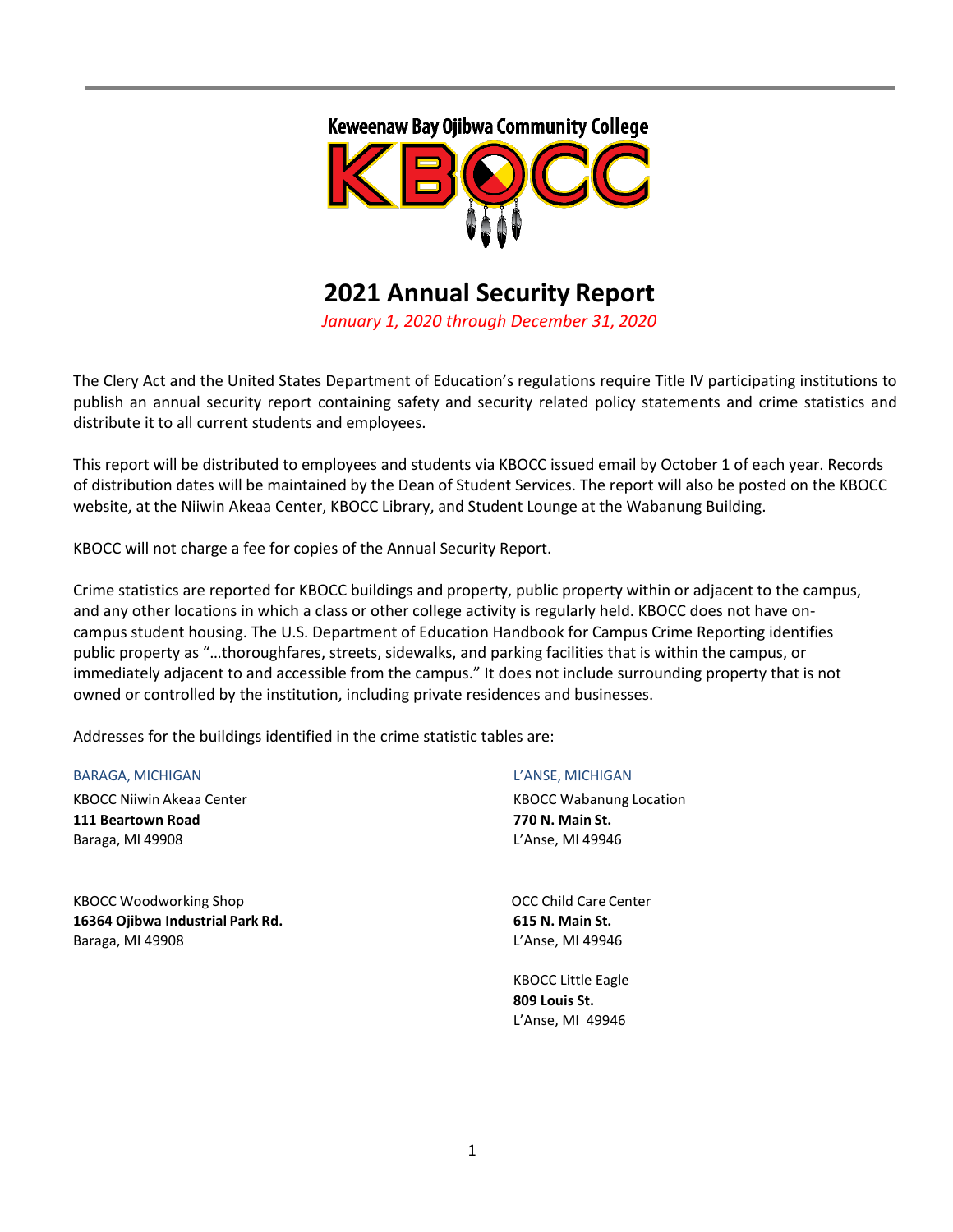# Crime Statistics for Calendar Year 2020\*

|                                                          | Niiwin Akeaa<br>On Campus<br>Center | Woodworking<br>Off-Campus<br>Shop | On-Campus<br>Wabanung<br>Campus | OCC Childcare<br>Off-Campus<br>Center | Public Property<br>Adjacent | Hate Crime<br>Category |
|----------------------------------------------------------|-------------------------------------|-----------------------------------|---------------------------------|---------------------------------------|-----------------------------|------------------------|
| <b>Aggravated Assault</b>                                | $\mathbf 0$                         | $\mathbf 0$                       | $\mathbf 0$                     | $\mathbf 0$                           | $\mathbf 0$                 | $\mathbf 0$            |
| Arson                                                    | 0                                   | 0                                 | 0                               | $\mathbf 0$                           | $\mathbf 0$                 | 0                      |
| <b>Burglary</b>                                          | $\mathbf 0$                         | $\mathbf 0$                       | $\mathbf 0$                     | $\mathbf 0$                           | $\mathbf 0$                 | $\mathbf 0$            |
| Motor Vehicle Theft                                      | $\Omega$                            | $\Omega$                          | $\Omega$                        | $\mathbf 0$                           | 0                           | 0                      |
| Murder/Non-negligent Manslaughter                        | $\mathbf 0$                         | $\mathbf 0$                       | $\mathbf 0$                     | $\Omega$                              | $\mathbf 0$                 | $\mathbf 0$            |
| Negligent Manslaughter                                   | $\mathbf 0$                         | 0                                 | 0                               | 0                                     | 0                           | 0                      |
| Robbery                                                  | $\mathbf 0$                         | $\mathbf 0$                       | $\mathbf 0$                     | $\Omega$                              | $\mathbf 0$                 | $\mathbf 0$            |
| Sex offenses- forcible                                   | $\mathbf 0$                         | $\mathbf 0$                       | 0                               | $\mathbf 0$                           | $\mathbf 0$                 | 0                      |
| Sex offenses-non- forcible                               | $\Omega$                            | $\Omega$                          | $\Omega$                        | $\Omega$                              | $\Omega$                    | $\Omega$               |
| <b>Domestic Violence</b>                                 | 0                                   | $\mathbf 0$                       | 0                               | 0                                     | $\mathbf 0$                 | 0                      |
| <b>Dating Violence</b>                                   | $\mathbf{0}$                        | $\Omega$                          | $\mathbf{0}$                    | $\mathbf{0}$                          | $\mathbf{0}$                | $\overline{0}$         |
| <b>Stalking</b>                                          | 0                                   | $\mathbf 0$                       | 0                               | 0                                     | 0                           | 0                      |
| Larceny-Theft***                                         | $\mathbf 0$                         | $\mathbf 0$                       | $\mathbf 0$                     | $\mathbf{0}$                          | $\overline{0}$              | $\mathbf 0$            |
| Simple Assault***                                        | $\mathbf 0$                         | $\Omega$                          | $\mathbf 0$                     | $\mathbf 0$                           | $\overline{0}$              | 0                      |
| Intimidation***                                          | $\Omega$                            | $\overline{0}$                    | $\mathbf{0}$                    | $\Omega$                              | $\Omega$                    | $\overline{0}$         |
| Vandalism, Damage, Destruction                           | $\Omega$                            | $\Omega$                          | $\Omega$                        | $\Omega$                              | $\Omega$                    | 0                      |
| Liquor Law                                               | $\Omega$                            | $\mathbf 0$                       | $\Omega$                        | $\Omega$                              | $\mathbf 0$                 | $\Omega$               |
| Liquor Law Violation<br>-Campus Disciplinary Action      | 0                                   | $\mathbf 0$                       | 0                               | 0                                     | 0                           | 0                      |
| Drug Abuse Violation - Arrest                            | $\Omega$                            | $\overline{0}$                    | $\Omega$                        | $\mathbf{0}$                          | $\Omega$                    | $\Omega$               |
| Drug Abuse Violation<br>- Campus Disciplinary Action     | $\Omega$                            | $\Omega$                          | $\Omega$                        | $\Omega$                              | $\Omega$                    | $\Omega$               |
| Weapon Possession-Arrest                                 | $\mathbf 0$                         | $\mathbf 0$                       | $\mathbf{0}$                    | $\Omega$                              | $\mathbf 0$                 | $\Omega$               |
| <b>Weapon Possession</b><br>- Campus Disciplinary Action | 0                                   | 0                                 | 0                               | 0                                     | 0                           | 0                      |

\*Compiled from Keweenaw Bay Indian Community Tribal Police, Baraga County Sheriff, Baraga Village Police Department, Michigan State Police and KBOCC Student Services Crime Log.

\*\*Hate Crime categories: race, gender, religion, sexual orientation, ethnicity/national origin, or disability.

\*\*\*Reported only if considered a "hate crime"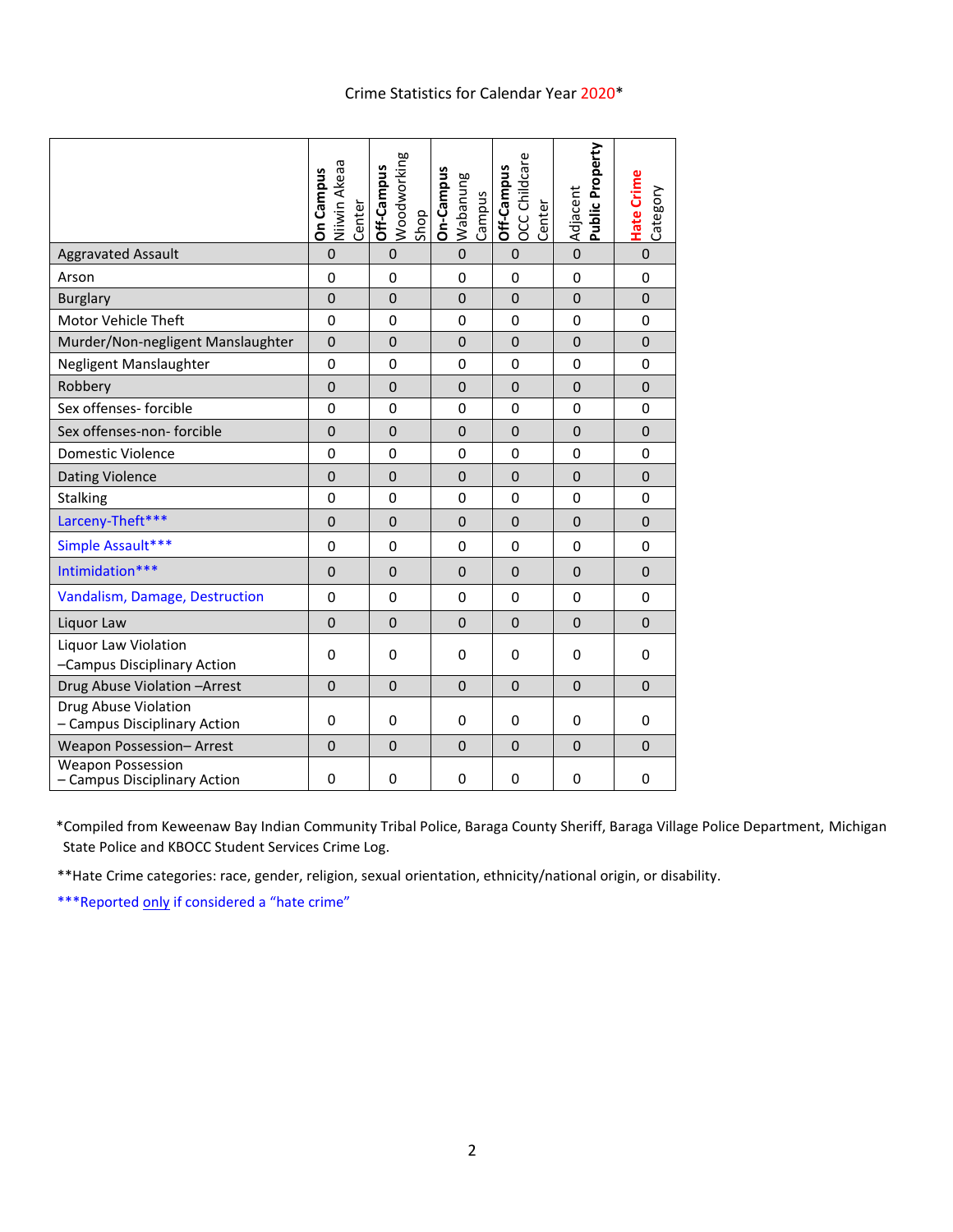# Crime Statistics for Calendar Year 2019\*

|                                                          | Niiwin Akeaa<br><b>On Campus</b><br>Center | Woodworking<br>Off-Campus | On-Campus<br>Wabanung<br>Campus | OCC Childcare<br>Off-Campus<br>Center | Public Property<br>Adjacent | <b>Hate Crime</b><br>Category |
|----------------------------------------------------------|--------------------------------------------|---------------------------|---------------------------------|---------------------------------------|-----------------------------|-------------------------------|
| <b>Aggravated Assault</b>                                | 0                                          | $\Omega$                  | $\overline{0}$                  | $\mathbf 0$                           | $\mathbf 0$                 | $\mathbf 0$                   |
| Arson                                                    | 0                                          | $\mathbf 0$               | 0                               | $\mathbf 0$                           | 0                           | 0                             |
| <b>Burglary</b>                                          | $\mathbf 0$                                | $\mathbf 0$               | $\mathbf 0$                     | $\mathbf 0$                           | $\mathbf 0$                 | 0                             |
| Motor Vehicle Theft                                      | $\Omega$                                   | $\mathbf{0}$              | 0                               | $\Omega$                              | 0                           | 0                             |
| Murder/Non-negligent Manslaughter                        | $\mathbf 0$                                | $\mathbf 0$               | 0                               | $\mathbf 0$                           | 0                           | 0                             |
| Negligent Manslaughter                                   | 0                                          | $\mathbf 0$               | 0                               | $\mathbf{0}$                          | 0                           | 0                             |
| Robbery                                                  | $\mathbf 0$                                | $\mathbf 0$               | $\mathbf 0$                     | $\mathbf 0$                           | $\mathbf 0$                 | 0                             |
| Sex offenses- forcible                                   | 0                                          | $\mathbf 0$               | 0                               | $\mathbf{0}$                          | 0                           | 0                             |
| Sex offenses-non- forcible                               | $\mathbf 0$                                | $\mathbf 0$               | $\mathbf 0$                     | $\mathbf 0$                           | $\mathbf 0$                 | 0                             |
| <b>Domestic Violence</b>                                 | 0                                          | $\mathbf 0$               | 0                               | $\mathbf 0$                           | 0                           | 0                             |
| <b>Dating Violence</b>                                   | $\mathbf 0$                                | $\mathbf 0$               | $\mathbf 0$                     | $\Omega$                              | 0                           | $\mathbf{0}$                  |
| <b>Stalking</b>                                          | 0                                          | $\mathbf 0$               | 0                               | $\mathbf 0$                           | 0                           | 0                             |
| Larceny-Theft***                                         | $\overline{0}$                             | $\Omega$                  | $\overline{0}$                  | $\Omega$                              | $\overline{0}$              | $\overline{0}$                |
| Simple Assault***                                        | $\Omega$                                   | $\Omega$                  | $\Omega$                        | $\mathbf{0}$                          | 0                           | 0                             |
| Intimidation***                                          | $\Omega$                                   | $\Omega$                  | $\Omega$                        | $\Omega$                              | $\Omega$                    | $\mathbf{0}$                  |
| Vandalism, Damage, Destruction                           | 2                                          | $\mathbf 0$               | $\mathbf 0$                     | $\mathbf{0}$                          | 0                           | 0                             |
| Liquor Law                                               | $\mathbf{0}$                               | $\mathbf 0$               | $\mathbf 0$                     | $\mathbf 0$                           | $\mathbf 0$                 | 0                             |
| Liquor Law Violation<br>-Campus Disciplinary Action      | $\Omega$                                   | $\Omega$                  | 0                               | $\Omega$                              | 0                           | 0                             |
| Drug Abuse Violation - Arrest                            | $\Omega$                                   | $\Omega$                  | $\Omega$                        | $\Omega$                              | $\Omega$                    | $\mathbf{0}$                  |
| Drug Abuse Violation<br>- Campus Disciplinary Action     | 0                                          | $\Omega$                  | 0                               | $\Omega$                              | 0                           | 0                             |
| Weapon Possession-Arrest                                 | $\mathbf{0}$                               | $\mathbf 0$               | $\mathbf 0$                     | $\mathbf 0$                           | $\mathbf 0$                 | 0                             |
| <b>Weapon Possession</b><br>- Campus Disciplinary Action | 0                                          | $\mathbf 0$               | 0                               | 0                                     | 0                           | 0                             |

\*Compiled from Keweenaw Bay Indian Community Tribal Police, Michigan State Police, Baraga County Sheriff, Baraga Village Police Department, L'Anse Village Police Department, and KBOCC Student Services Crime Log.

\*\*Hate Crime categories: race, gender, religion, sexual orientation, ethnicity/national origin, disability

\*\*\*Reported only if considered a "hate crime"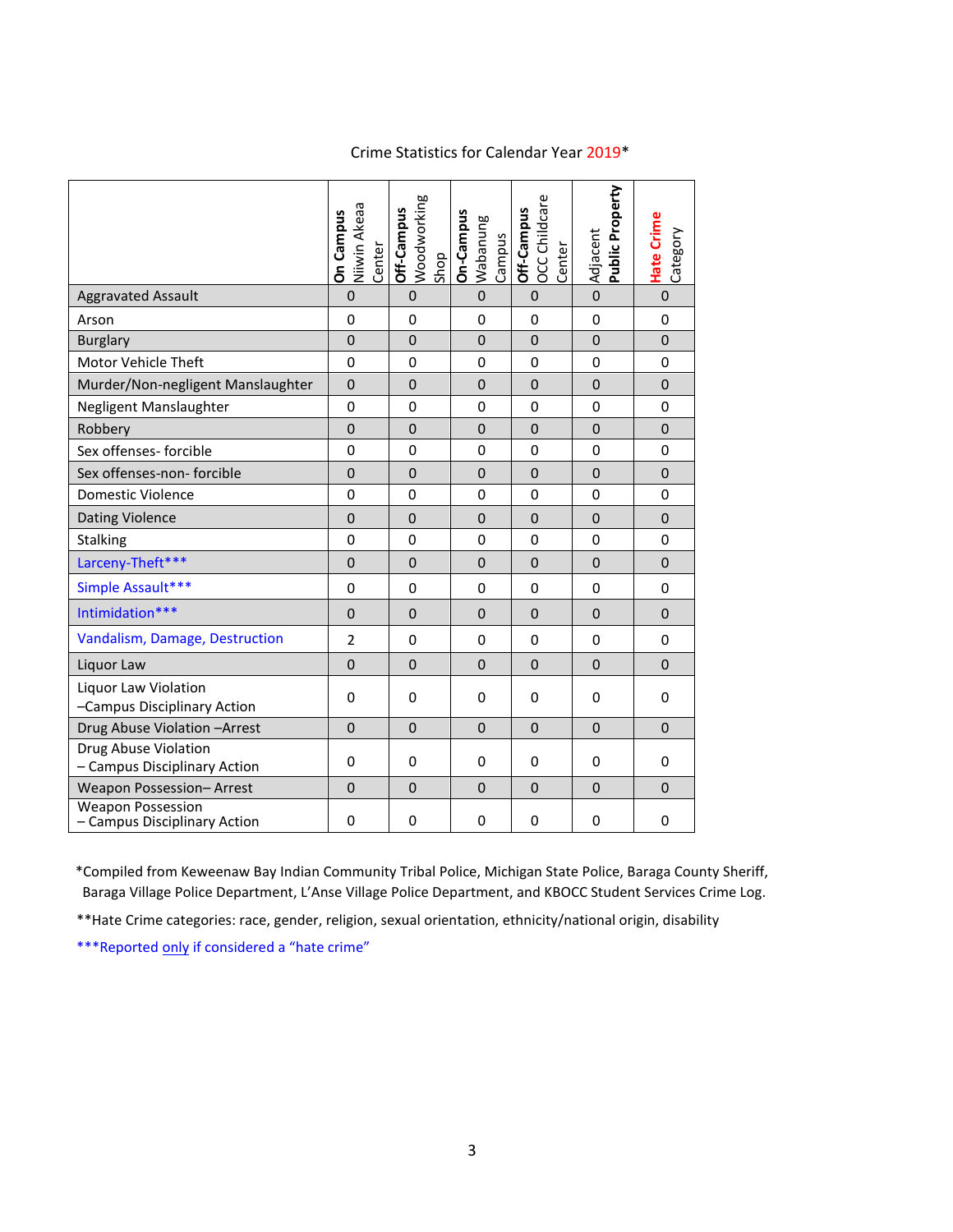# Crime Statistics for Calendar Year 2018\*

| <b>Type of Offenses</b>                                         | Niiwin Akeaa<br>On-Campus<br>Center | Library/ Science<br>Non-Campus<br>Center | Annex/Student<br>Non-Campus<br>Center | Woodwork Shop<br>Non-Campus | Welding Shop<br>Non-Campus | Adjacent Public<br>Property | Hate Crime<br>Category |
|-----------------------------------------------------------------|-------------------------------------|------------------------------------------|---------------------------------------|-----------------------------|----------------------------|-----------------------------|------------------------|
| <b>Aggravated Assault</b>                                       | 0                                   | $\mathbf 0$                              | $\mathbf 0$                           | $\mathbf 0$                 | $\mathbf 0$                | $\mathbf 0$                 | None                   |
| Arson                                                           | 0                                   | $\mathbf 0$                              | $\mathbf 0$                           | $\mathbf 0$                 | $\mathbf 0$                | 0                           | None                   |
| <b>Burglary</b>                                                 | 0                                   | $\Omega$                                 | $\mathbf 0$                           | 0                           | 0                          | $\Omega$                    | None                   |
| Motor Vehicle Theft                                             | 0                                   | $\pmb{0}$                                | $\mathbf 0$                           | $\mathbf 0$                 | 0                          | $\mathbf 0$                 | None                   |
| Murder/Non-negligent<br>Manslaughter                            | 0                                   | $\mathbf 0$                              | 0                                     | $\mathbf 0$                 | $\mathbf 0$                | 0                           | None                   |
| Negligent Manslaughter                                          | $\Omega$                            | $\Omega$                                 | $\mathbf 0$                           | $\Omega$                    | $\Omega$                   | $\Omega$                    | None                   |
| Robbery                                                         | 0                                   | 0                                        | $\mathbf 0$                           | 0                           | 0                          | 0                           | None                   |
| Sex offenses-forcible                                           | 0                                   | $\mathbf 0$                              | $\mathbf 0$                           | $\mathbf 0$                 | $\mathbf 0$                | $\mathbf 0$                 | None                   |
| Sex offenses-non-forcible                                       | 0                                   | $\pmb{0}$                                | $\mathbf 0$                           | $\mathbf 0$                 | 0                          | $\mathbf 0$                 | None                   |
| <b>Domestic Violence</b>                                        | 0                                   | $\Omega$                                 | $\mathbf 0$                           | $\mathbf 0$                 | 0                          | $\mathbf{0}$                | None                   |
| Dating Violence                                                 | $\Omega$                            | $\mathbf{0}$                             | $\mathbf 0$                           | $\mathbf 0$                 | $\Omega$                   | $\Omega$                    | None                   |
| Stalking                                                        | $\Omega$                            | $\mathbf{0}$                             | $\mathbf{0}$                          | $\Omega$                    | $\Omega$                   | $\Omega$                    | None                   |
| Larceny-Theft***                                                | $\Omega$                            | 0                                        | $\mathbf{0}$                          | $\Omega$                    | 0                          | $\mathbf{0}$                | None                   |
| Simple Assault***                                               | 0                                   | $\mathbf 0$                              | 0                                     | $\mathbf 0$                 | 0                          | $\mathbf{0}$                | None                   |
| Intimidation***                                                 | 0                                   | $\pmb{0}$                                | 0                                     | $\mathbf 0$                 | 0                          | $\mathbf{0}$                | None                   |
| Vandalism, Damage, Destruction of<br>Property ****              | 0                                   | $\mathbf 0$                              | 0                                     | 0                           | 0                          | 2                           | None                   |
| Liquor Law Violation - Arrest                                   | 0                                   | $\mathbf 0$                              | $\mathbf 0$                           | $\mathbf 0$                 | $\mathbf 0$                | $\mathbf 0$                 | N/A                    |
| Liquor Law Violation-<br><b>Campus Disciplinary</b>             | 0<br>0                              | $\mathbf{0}$                             | $\mathbf{0}$                          | $\Omega$                    | $\mathbf{0}$               | $\Omega$                    | N/A                    |
| Drug Abuse Violation - Arrest                                   | 0                                   | $\Omega$                                 | $\Omega$                              | $\mathbf 0$                 | $\mathbf{0}$               | $\Omega$                    | N/A                    |
| Drug Abuse Violation -<br><b>Campus Disciplinary Action</b>     | 0                                   | $\mathbf 0$                              | 0                                     | $\Omega$                    | 0                          | 0                           | N/A                    |
| Weapon Possession - Arrest                                      | 0                                   | $\pmb{0}$                                | $\mathbf 0$                           | $\mathbf 0$                 | 0                          | $\mathbf{0}$                | N/A                    |
| <b>Weapon Possession -</b><br><b>Campus Disciplinary Action</b> | 0                                   | 0                                        | 0                                     | 0                           | 0                          | 0                           | N/A                    |

*2017 excludes Ojibwa Community Library, KBOCC Annex, and L'Anse Schools Industrial Building as KBOCC did not utilize these facilities this year.*

\*Compiled from Michigan State Police, Baraga Village Police Department, L'Anse Village Police Department, Baraga County Sheriff's Department, KBIC Police Department, MI State Police, Marquette County Sheriff's Department, and KBOCC Student Services Crime Log.

\*\*Hate Crime categories: race, gender, religion, sexual orientation, ethnicity/national origin, disability

\*\*\*Reported only if considered a "hate crime"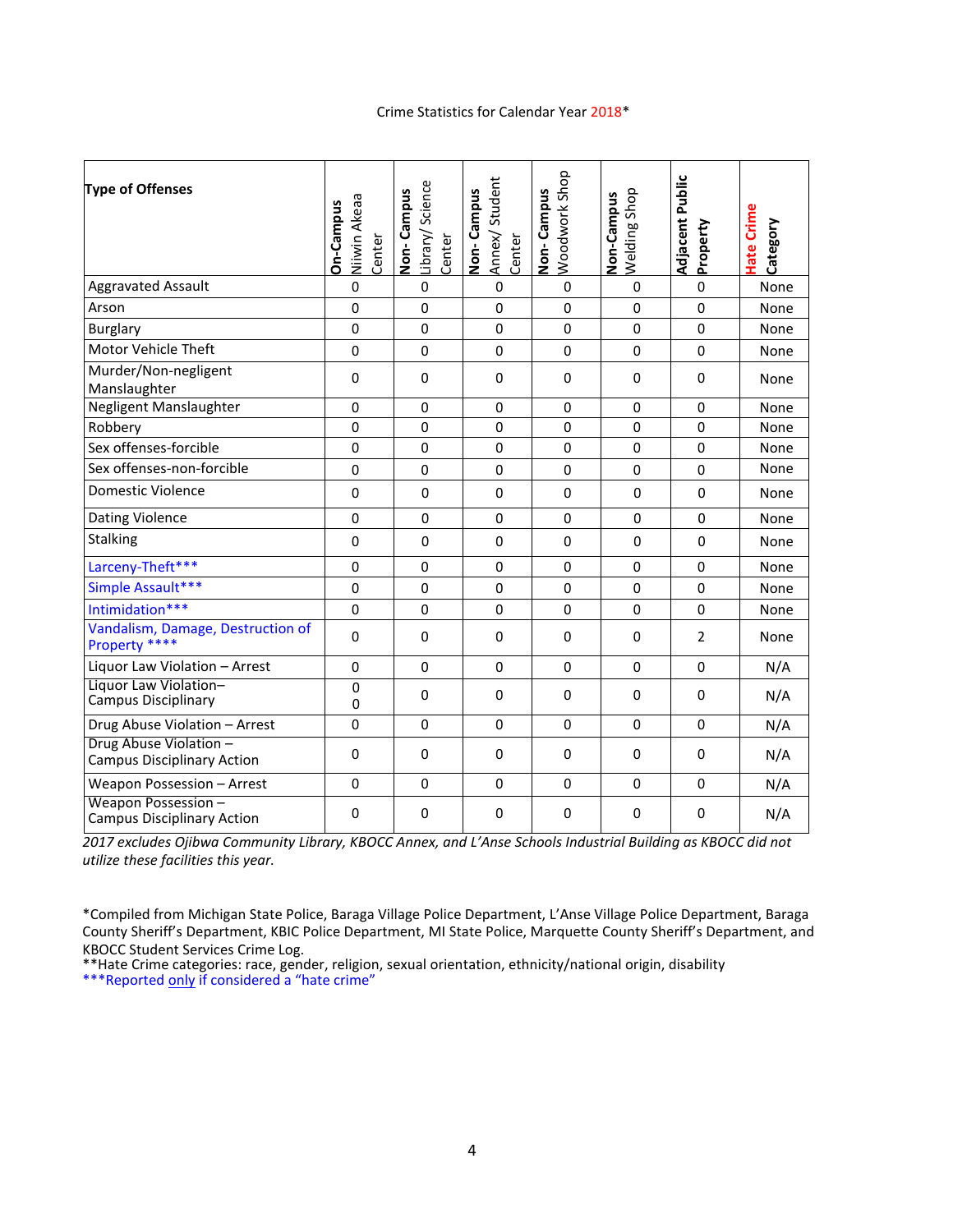#### CAMPUS SAFETY AND SECURITY POLICIES

The President, Dean of Student Services and Maintenance Supervisor are designated as the Campus Security Authority (CSA) for KBOCC. Students, staff, guests, and community members are encouraged to contact the CSA at 906-524-8517 or 906-524-8501 to report on-campus criminal offenses, to assist KBOCC in accurately assessing and reflecting campus crime. Individuals are also encouraged to contact law enforcement, especially in an emergency situation.

# 1. Provide a statement of current campus policies regarding procedures for students and others to report criminal actions or **other emergencies occurring on campus.**

## **a. Policies for making timely warning reports to members of the campus community regarding the occurrence of Clery Act crimes.**

In the event that a situation arises, either on or off campus, that in the judgment of the emergency contact constitutes an ongoing or continuing threat, a campus-wide "timely warning" will be issued. The Campus Security Authority (CSA) or other designated emergency contact is responsible for coordinating Timely Warnings.

Timely warnings will be disseminated via e-mail and posted on the KBOCC website.

To ensure the safety of the campus community, a timely warning will be issued to the campus community for on-campus alleged offenses covered under the Clery Act if:

- The allegation is reported to the campus security authority or a law enforcement agency;
- It occurs in the designated campus area per Clery Act;and
- It is considered to represent a serious threat to students and staff.

Factors considered in determining if a crime is considered to be a serious threat include:

- Reviewing the nature of the crime does this appear to be a one-time, isolated incident, vs. a potential recurring crime; and
- If the perpetrator was apprehended.

The CSA may consult with local law enforcement when issuing timely warnings and updated warnings as warranted. Timely warnings will include the following:

- Date of the warning
- Summary of type of crime reported and where it occurred to warrant the warning. This information is generated from a "Security Office" report and is not a violation of FERPA
- Recommended strategies to stay safe

#### *Documentation of Timely Warnings is kept in the Dean of Student Service's Office.*

#### **b. Policies for preparing the annual disclosure of crime statistics.**

CSA contacts local law enforcement officials and compiles the Clery crime statistics information for the campus. These statistics are summarized and disseminated on campus. The CSA receives notification from law enforcement if contacted about a crime on campus, especially if the crime poses a threat to students.

Documentation of phone calls, letters and emails sent are kept to show contact has been made with law enforcement authorities. CSA also makes contact with other staff in the college to ensure that no reported offenses go uncounted.

The CSA keeps a log documenting Clery- reportable offenses that are reported to his/her office. Statistics will also be compiled for campus arrests and referrals due to liquor law violations, drug abuse violations, and weapons violations. If two or more offenses are committed during a single incident, KBOCC will utilize the FBI's UCR hierarchy rule and reflect the most serious offense in the crime statistics. The exception to this rule is arson – this offense must be counted each time, and all hate crime offenses must be counted. For purposes of reporting crime statistics, KBOCC will not distinguish between a crime and an attempted crime. No personal identifiers will be used in statistical reports – only the type of offense that was committed or attempted.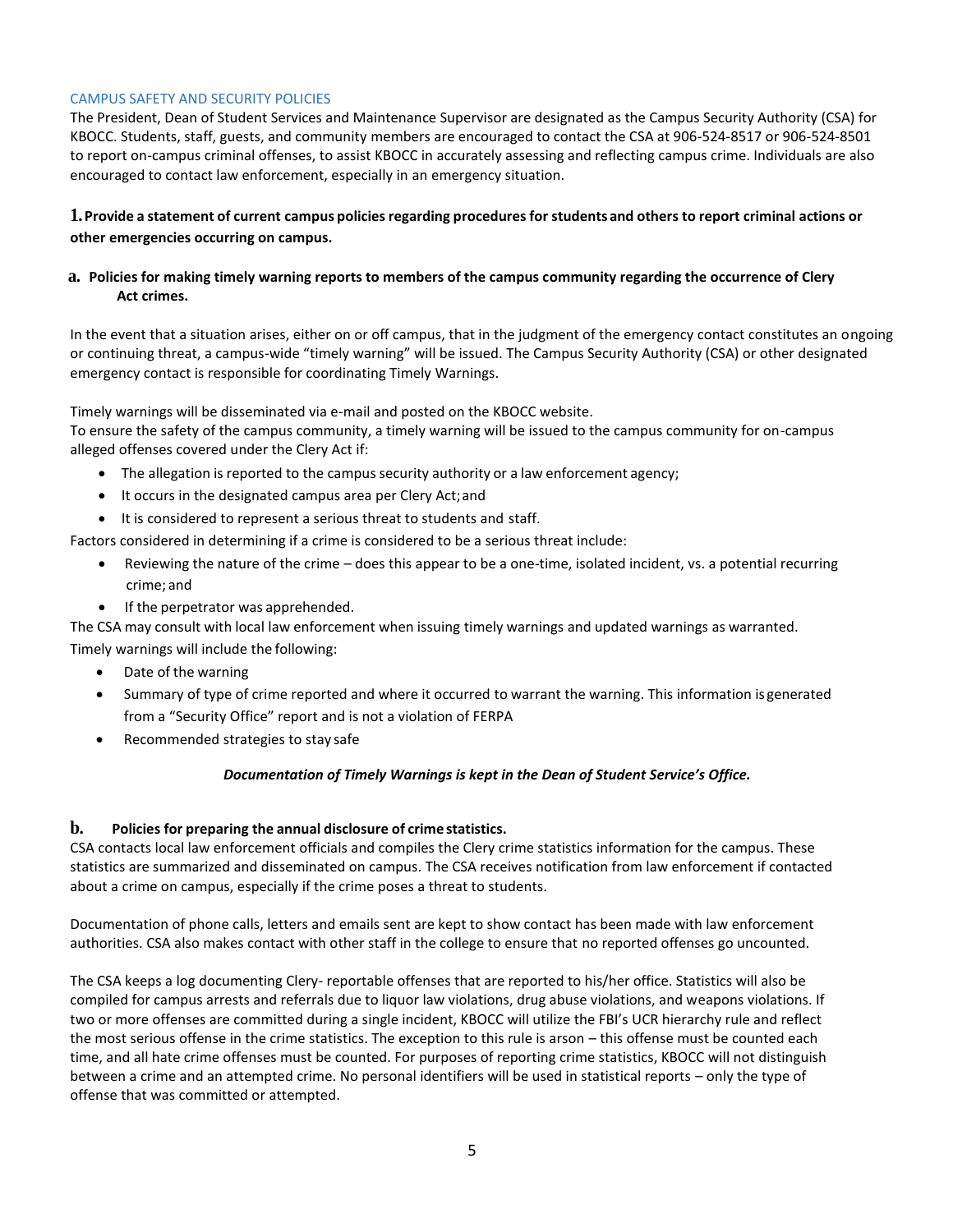**c. A list of title of each person or organization that the students and employees should report criminal offenses as described in the law for the purpose of making timely warning reports and the annual statistical disclosure. This statement must also disclose whether the institution has any institutional policies or procedures that allow victims or witnesses to report crimes on a voluntary, confidential basis for inclusion in the annual securityreport.**

KBOCC will issue timely warnings to the campus community in the event of violent crimes or emergencies which represent a serious or continuing threat to the campus. The authority to issue a notification rests with:

- KBOCC President—Lori Ann Sherman
- A member of the Board of Regents if KBOCC President is unavailable
- Dean of Instruction—Beth Virtanen
- Dean of Student Services—Amanda Nordstrom
- Maintenance Supervisor—Jeff Mayo

To report a crime dial Keweenaw Bay Indian Community Tribal Police at (906) 353-6626.

If there is an immediate life-threatening danger to the campus community, call 911.

KBOCC does not have an anonymous reporting policy for crime statistics.

#### **2. Provide a statement of current policies concerning:**

- **a. Security of and accessto campus facilities, including campus residences;and**
- **b. Security considerations used in the maintenance of campus facilities.**

Business hours for campus buildings vary, depending on course schedules. Typically, KBOCC buildings are closed and locked by the last employee leaving the building. There should always be at least one employee present if a building is open.

If a student has a safety concern, he or she can bring this to the attention of any KBOCC employee on site. Employees are to immediately call the tribal police as needed to assist students and employees whose safety is a concern.

KBOCC has security cameras at the Niiwin Akeaa Center and the Wabanung Center with postings to inform the public that the premises are monitored to minimize potential threats against others or property.

#### **3. Provide a statement of current policies concerning campuslaw enforcement, including:**

#### **a. The law enforcement authority of campus security personnel.**

KBOCC does not have a campus security office. The Dean of Student Services and Maintenance Supervisor are designated as the Campus Security Authority for the college and coordinates services in conjunction with KBIC Tribal Police and other local law enforcement agencies.

# b. The working relationship of campus security personnel with state and local law enforcement agencies, including **whether the institution has agreements with such agencies, such as written memoranda of understanding, for the investigation of alleged criminal offenses.**

KBOCC does not have a memorandum of understanding with any law enforcement agency, but the Campus Security Authority consults with the Tribal Police Chief on crime reporting, policies, and coordinating emergency situations. KBOCC relies primarily on the Keweenaw Bay Indian Community Tribal Police to patrol the KBOCC campus as a part of their routine patrol of tribal buildings, programs, and facilities on the L'Anse Reservation. Other law enforcement agencies may also be contacted as well, including the 911 dispatch, which is administered by the Michigan State Police, and dispatches to the local law enforcement agencies, including the Tribal Police.

KBOCC staff will work with local law enforcement when a campus crime is being investigated.

#### **c. Policies which encourage accurate and prompt reporting of all crimestocampus police and the appropriate law enforcement agencies.**

Students and employees are encouraged to report all criminal acts on campus promptly to Keweenaw Bay Tribal Police.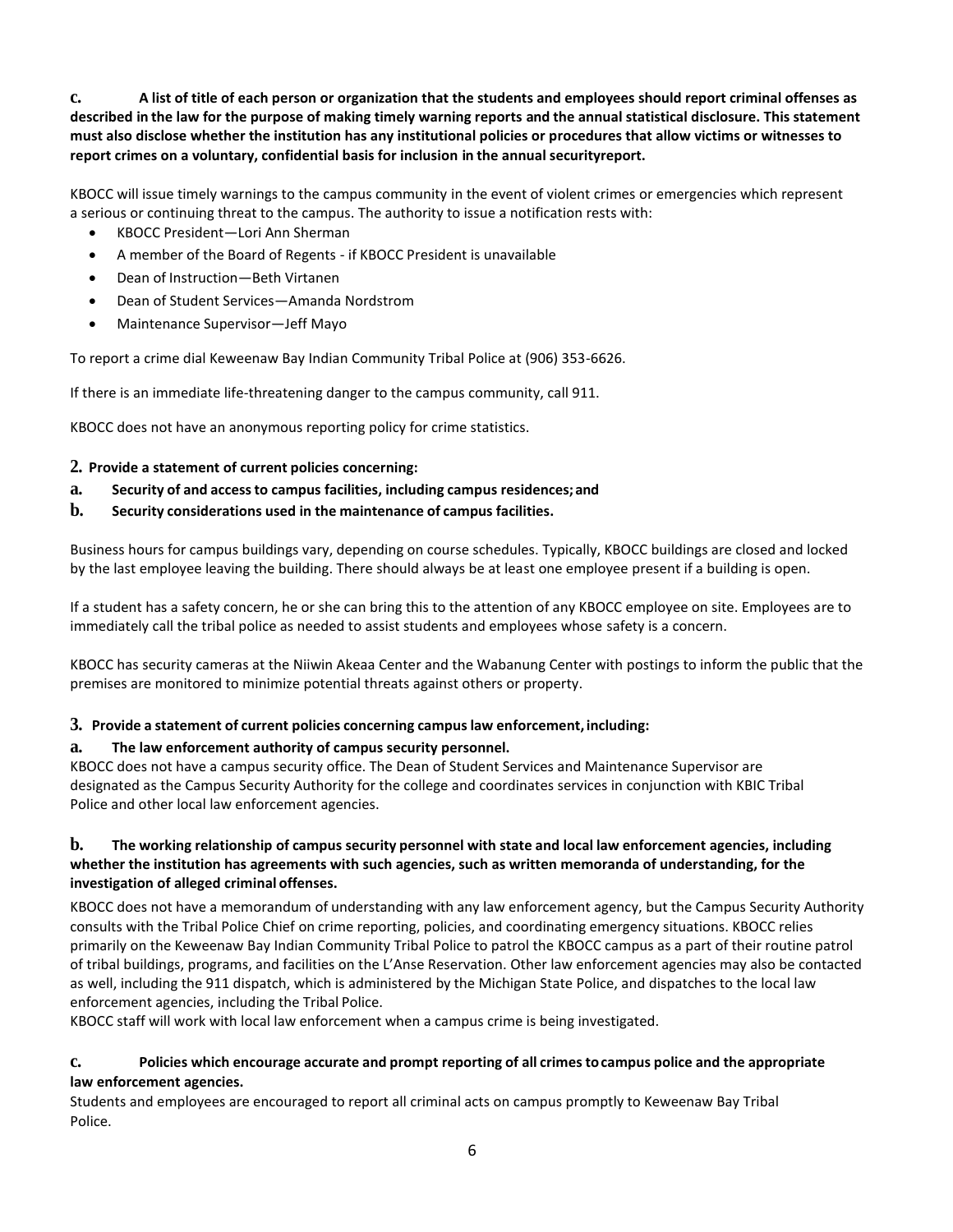**d. A description of procedures, if any, that encourage pastoral counselors and professional counselors, if and when they deem it appropriate, to inform the persons they are counseling of any procedures to report crimes on a voluntary, confidential basis for inclusion in the annual disclosure of crimestatistics.**

KBOCC does not employ either pastoral or professional counselors who are bound by confidentiality. KBOCC's Behavioral Health Coordinator can help refer students to appropriate agencies.

**4.Provide a statement that describes the type and frequency of programs designed to inform students and employees about campus security procedures and practices to encourage students and employees to be responsible for their own security and the security of others.**

KBOCC conducts a fire drill at least once per semester. Fire drills provide an opportunity for students, and employees to practice evacuating and identifying deficiencies and opportunities for improvement. All drills are supervised by the Maintenance Supervisor and documented on the College's Fire Drill Report form.

During the required orientation for all new students, students are provided information on safety and security, crime statistics, how to contact the Keweenaw Bay Indian Community Tribal Police and what to do during an emergency.

The emergency number (911) for Baraga County is provided in the KBOCC Student Handbook.

#### **5.Provide a description of programs designed to inform students and employees about the prevention of crimes.**

CSA offers crime prevention programs and brochures to students and employees concerning such topics as theft prevention, sexual assault awareness, alcohol abuse, and drug abuse. CSA works with the Keweenaw Bay Indian Community tribal police in securing appropriate written material and presenting programs.

Students and employees are provided crime awareness and prevention tips through brochures and handouts that are available in the student lounge. Crime prevention presentations can be available upon request by calling the Dean of Instruction at 906-524-8313.

# **6.Provide a statement of policy concerning the monitoring and recording, through local police agencies, of criminal activity in which students engaged at off-campus locations of student organizations officially recognized by the institution, including student organization with off- campus housingfacilities.**

Coordination with local law enforcement is not applicable since no student organizations have off- campus facilities.

## 7. Provide a statement of policy regarding the possession, use and sale of alcoholic beverages and enforcement of state **underage drinking laws; AND Provide a statement of policy regarding the possession, use and sale of illegal drugs and enforcement of federal and state drug laws.**

KBOCC complies with the Drug Free Workplace Act of 1988 and the Drug Free Schools and Communities Act Amendments of 1991.

*It is the policy of Keweenaw Bay Ojibwa Community College that students, employees, and visitors on campus or participating at a college sanctioned event are alcohol and drug free.* It is the responsibility of all students and employees to be aware of the policy, laws, and sanctions.

The following behaviors constitute a violation of this policy:

- Consumption, possession, distribution, sale, or exchange of any alcoholic beverages or alcohol-based products on college property.
- Use of tobacco, (other than for ceremonial purposes) other than in a designated smoking area.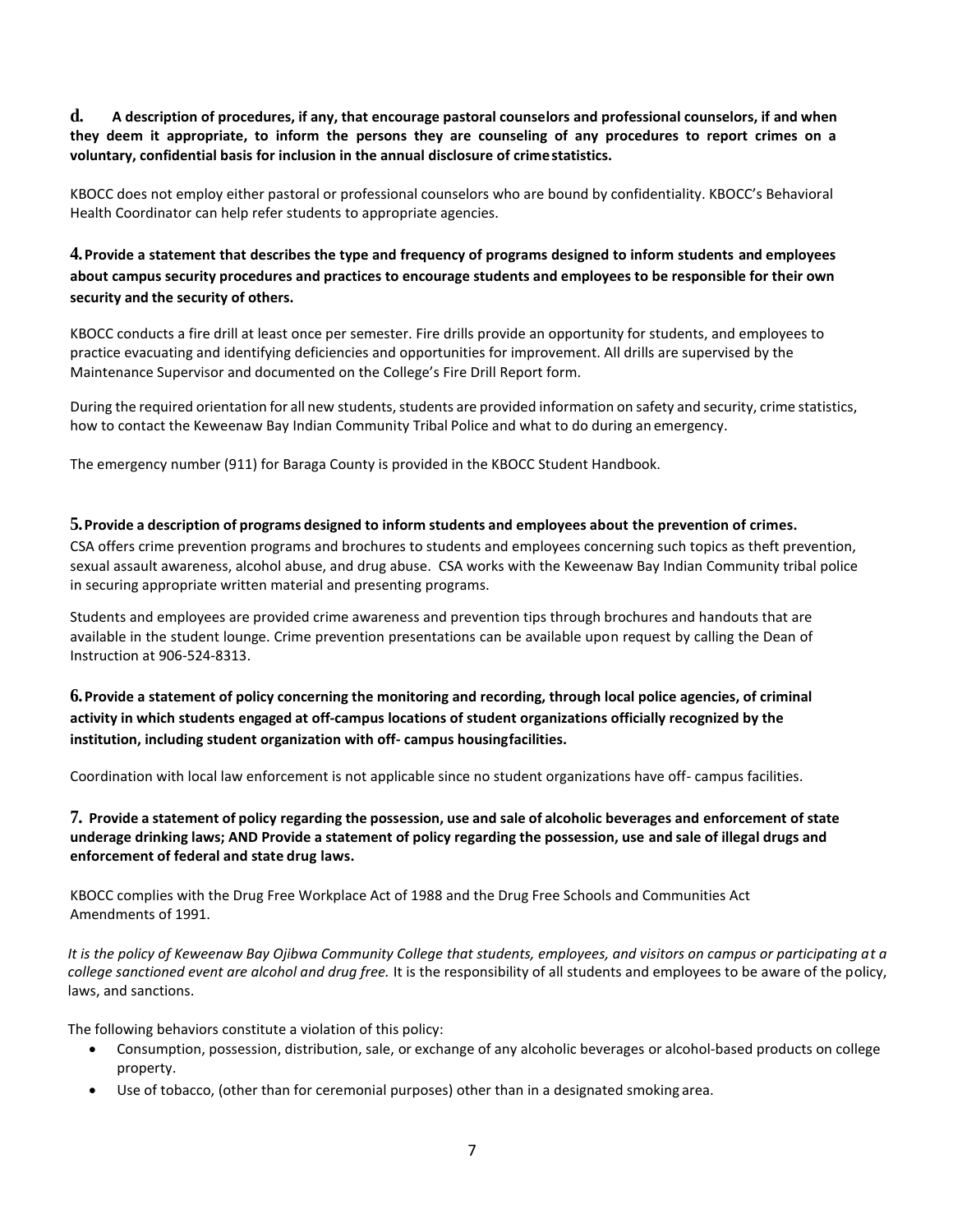- Use of e-cigarettes or vaporizers other than in a designated smoking area.
- Use, possession, sale, distribution, exchange, or manufacture of any illicit drug, includingmarijuana.
- Possession of drug paraphernalia.
- Reporting to campus or to a campus-sponsored activity while under the influence of alcohol, marijuana, illicit drugs, or abuse of a prescription drug.
- Reporting to campus or campus-sponsored activity with a noticeable odor of alcohol ormarijuana.

Persons taking prescription drugs or over-the-counter medication are responsible for ensuring that they take such medication in a way that does not put them or others at risk while on college property, or while driving a college owned or privately-owned vehicle while involved in college activities or business.

Any violation of this policy will result in disciplinary action (consistent with Federal, State, and Tribal law), and may include expulsion or termination of employment and/or referral for a rehabilitation program or prosecution. Visitors who violate this policy may be mandated to leave the premises. Law enforcement may also be contacted, if warranted.

# 8. Provide a description of any drug or alcohol abuse education programs as required under Section 120(a) through (d) of **HEA. For the purpose of meeting this requirement, an institution may cross- reference the materials it uses to comply with Section 120(a)through**

#### **(d) of HEA.**

A copy of KBOCC's Drug and Alcohol Abuse Prevention policy will be distributed annually to each employee and student. New employees and new students will receive the information during orientation. Records of distribution dates will be maintained by the Human Resources (for employees) and Records office (for students) who receive notification. The information will also be distributed to current students and employees via KBOCC issued email.

## **9. Provide a statement that the institution will, upon written request, disclose to the alleged victim of a crime of violence (as that term is defined in section 16 of title 18, United States Code), or a non- forcible sex offense, the report on the results of any disciplinary proceeding conducted by such institution against a student who is the alleged perpetrator of such crime of offense. If the alleged victim is deceased as a result of such crime or offense, the next of kin of such victim shall be treated as the alleged victim for purposes of this paragraph.**

KBOCC will, upon written request, disclose to the alleged victim of a crime of violence, or a non- forcible sex offense, the results of any disciplinary hearing conducted by the college against the student who is the alleged perpetrator of the crime or offense. If the alleged victim is deceased as a result of the crime or offense, KBOCC will provide the results of the disciplinary hearing to the victim's next of kin if so requested.

#### **10. Provide a statement of policy regarding your institution's emergency response and evacuation procedures**.

Keweenaw Bay Ojibwa Community College maintains emergency procedures for each of its buildings. The procedures are reviewed and updated at least every three years or as needed to accommodate changes in buildings, personnel, or regulations. The policy is summarized in the *Student Handbook,* page 23:

#### **EMERGENCY PROCEDURES**

Emergency procedures are essential to maintain a safe environment for students, employees, community, and property. Maintenance Supervisor is responsible for coordinating emergency procedures that are essential.

- 1. EmergencyDrills
- 2. Emergency Notification andEvacuation

**Emergency Drills:** Evacuations and lockdown drills provide an opportunity to test emergency systems and to allow students, staff, and faculty to practice evacuation and lockdown procedures.

- 1. Emergency evacuation and lockdown drills will be scheduled by the Maintenance Supervisor at least once per semester.
- 2. Campus Security Authority will assist with assigned duties to ensure the safety of students and staff.
- 3. Students will report to the appropriate evacuation meeting location so faculty can account for them using their classrosters.

**Emergency Notification and Evacuation:** If there is an immediate threat to the health or safety of students on campus, staff, faculty,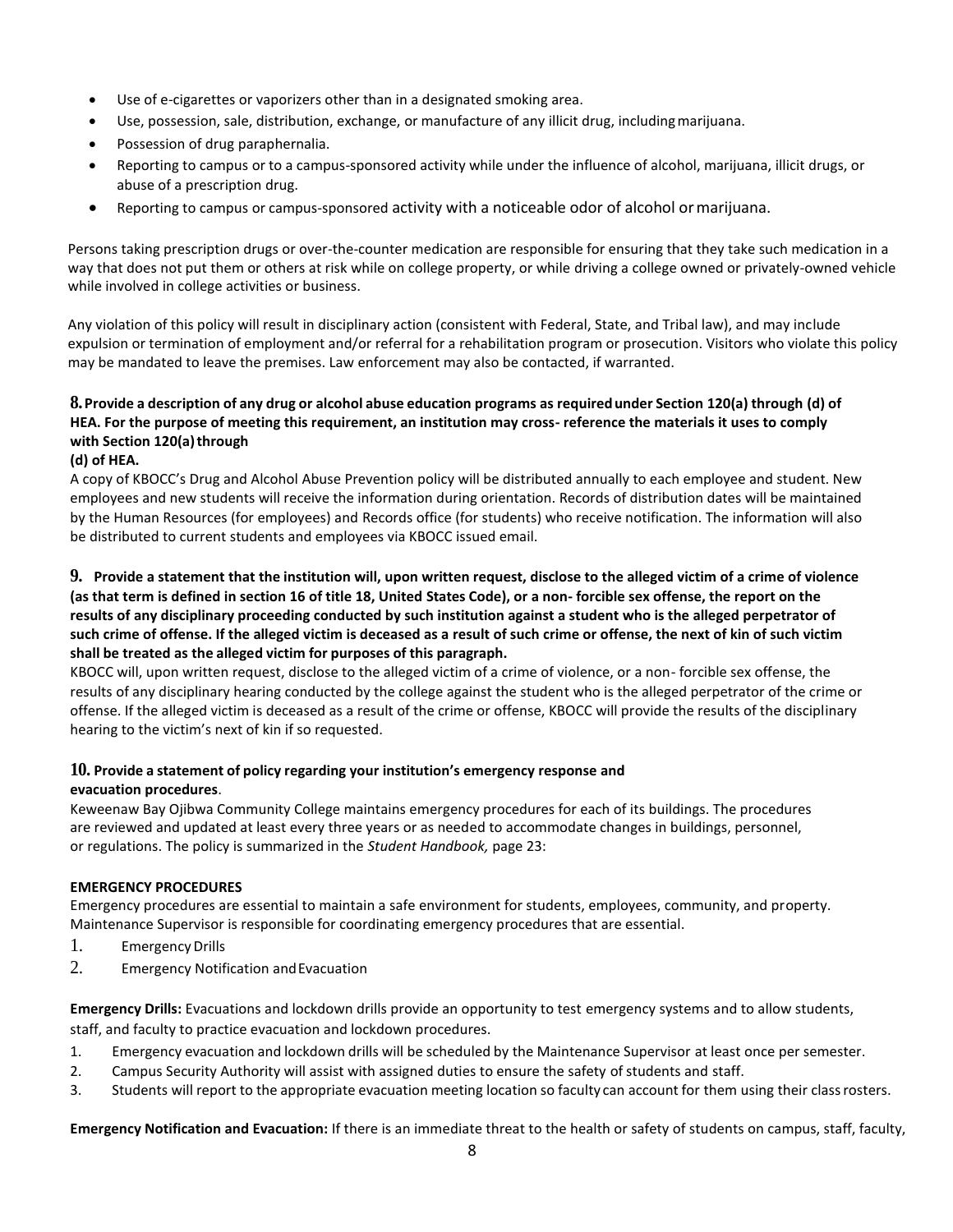and students will be contacted via the emergency alert system. Emergency warnings will also be made available on the KBOCC homepage.

- 1. Timely warnings will be issued for on-campus offenses and other potentialthreats.
- 2. In the event of an emergency closure, all students will be notified via TV6 closure announcement.
- 3. Once the nature of the event and the level of danger has been determined, students will go to the appropriate meeting locations listed below.

#### **EVACUATION MEETING LOCATIONS FOR EACH BUILDING**

| <b>Building</b>                                       | <b>Evacuation Meeting Location</b>                                                         |
|-------------------------------------------------------|--------------------------------------------------------------------------------------------|
| Niiwin Akeaa<br>111 Beartown Road, Baraga             | Southeast parking lot towards the daycare building                                         |
| <b>Wabanung Campus</b><br>770 N. Main Street, L'Anse  | Student Services parking lot on the east side. Downstairs<br>parking lot on the north side |
| Migiziinsag<br>Lois Ave., L'Anse                      | End of driveway                                                                            |
| <b>KBOCC Daycare</b><br>615 North Main Street, L'Anse | Student Services parking lot across the street                                             |

#### **Sex Offense Policy, Procedures and Programs**

## **a. A description of educational programs to promote the awareness of rape, acquaintance rape, and other forcible and non-forcible sex offenses;**

Keweenaw Bay Indian Community's Office of Violence Against Women (OVW) provides presentations on stalking, domestic violence, dating violence, rape, rape acquaintance, sexual assault and other sex offenses annually to all members of the KBOCC community. In addition, OVW supplies KBOCC with displays, brochures, pamphlets, and other educationalmaterials.

Offense awareness and prevention presentations can be available upon request by calling the Dean of Instruction at 906- 524-8313.

#### **b. Proceduresstudents should follow if a sex offense occurs, including:**

- Procedures concerning who should be contacted;
- The importance of preserving evidence for the proof of a criminal offense;and
- To whom the alleged offense should be reported.

#### **c. Information on a student's option to notify appropriate law enforcement authorities, including:**

- On-campus and local police; and
- A statement that institutional personnel *will* assist the student in notifying authorities, if the student requests the assistance of these personnel.

**\*\*** For *b & c* see Sexual Harassment and Assault Policy below.

#### **SEXUAL HARASSMENT AND ASSAULT POLICY**

**Sexual Harassment:** Keweenaw Bay Ojibwa Community College will not tolerate sexual harassment of any nature. Anyone who sexually harasses or assaults others on campus will be subject to disciplinary action.

Sexual harassment is defined as inappropriate comments about a person's gender, clothing, or body; sexist comments of a general or individual nature; physical conduct such as inappropriate touching; unwelcome sexual advances; requests for sexual favors; verbal abuse disguised as humor; obscene gestures; exposure to obscene or sexually offensive media which do not contribute to work or education; or solicitation of sex through implicit or explicit promises of rewards or threats of punishment by an employee, faculty member, or student with the following conditions: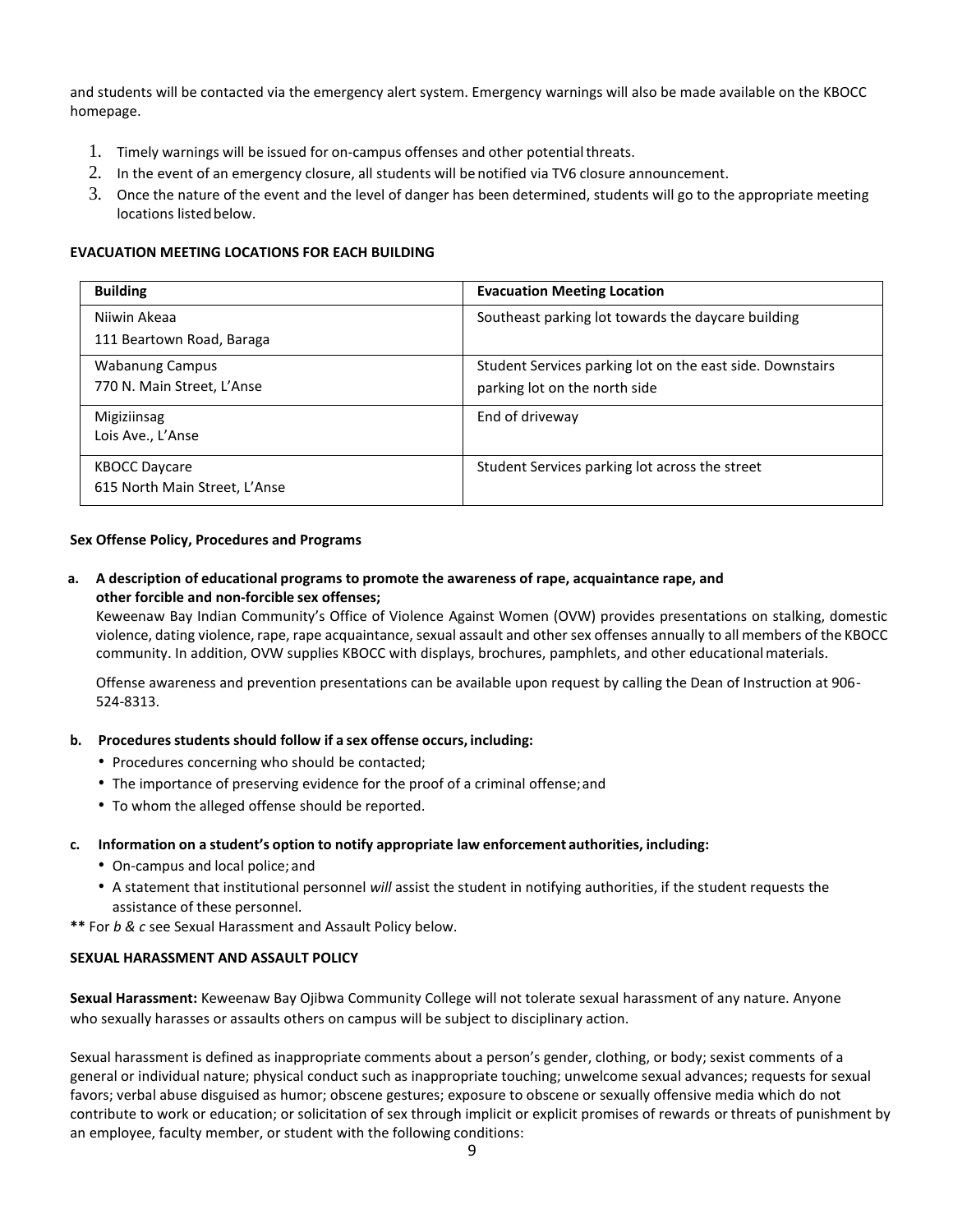- Submission to such conduct or communication is made a condition, explicitly orimplicitly, to obtain educational services;
- Submission to or rejection of such conduct is used as a factor in decisions affecting the student's grades; or
- Such conduct has the purpose or effect of creating an intimidating, hostile, or offensive educational environment.

**Reporting Sexual Harassment:** When a student is uncomfortable addressing unwelcome behavior, he or she is encouraged to meet immediately with the complaint liaison in office 111. Students may receive assistance in filing a complaint of sexual harassment at this time. Complaints should be reported as soon as possible. Reports may be filed in person, on the telephone, or in writing. The complaints liaison will initiate an investigation and can also provide assistance, support, and resources for the student. Students also have the right to contact law enforcement to file a complaint when they feel threatened or harassed.

**Responding to Sexual Assault:** It is imperative that a victim of sexual assault understand that if he or she reports the assault, the information will be treated with the greatest confidentiality, sensitivity, and respect. At no time will the identity of the victim be released to the public or to the media. When there is an incident involving one of these crimes, an advocate at the local crisis center can help with treatment options and the criminal justice process.

It is critical that the victim understand the importance of preserving evidence of the crime to assist with investigation and prosecution. When there is an incident involving one of these crimes, an advocate at the local crisis center can help with treatment options and the criminal justice process.

**Bystander Invention:** The idea that anyone can step in and stop a situation that may escalate into violence. Although there are certainly obstacles to acting as a prosocial bystander, there are strategies to empower us all to take action in the face of a potentially dangerous situation:

- 1. Notice when a situation could lead to violence. It is really easy to disregard a racist joke or sexist comment as harmless. However, we risk tacitly endorsing subtle behaviors that harm others when we do not speak out againstthem.
- 2. Identify when it is appropriate to intervene. In order to effectively combat interpersonal violence, it is important to understand the forms that violence can take. When we can identify domestic violence, stalking, sexual harassment, dating violence, or sexual assault when we see it, we are more empowered to stop it.
- 3. Recognize personal responsibility for intervention. We must keep in mind that everyone who is in danger of being harmed is someone's loved one. We have to ask ourselves if we would want someone to intervene on behalf of our loved one.
- 4. Know how to intervene if it is safe to do so. Because every situation is different, it is important to know several intervention strategies. It is also important to find a strategythat suits your personality and keeps you safe.
	- a. *Direct*: Confront the harmful behavior so the potential victim is empowered to leave the situation or the perpetrator can make the choice tostop.
	- b. *Distract*: Create a distraction or redirect the focus of either party to ensure he or she can get out of thesituation.
	- c. *Delegate*: Ask for help from others to take charge of the situation.
- 5. Take action to intervene. After preparing, it isimportant to step in to help if you see a situation that might escalate into violence if you can do sosafely.

Bystander intervention is crucial to addressing interpersonal violence: not only does this strategy actually prevent specific incidents of violence, but it challenges us all to consider our role in a culture that allows violence to occur. *(Bystander intervention strategies adapted from National Network to End Domestic Violence* [http://nnedv.org/\)](http://nnedv.org/)

**Reporting a Sexual Assault:** Victims of sexual assault are encouraged to contact law enforcement to file a complaint when they feel threatened or harassed. Response staff and emergency services are made available through the Keweenaw Bay Indian Community Office on Violence against Women (**OVW**) at 353-4599 (a 24-hour Helpline) or call the Victims of Crime Assistance (**VOCA**) office at 353-4533. Services are available for victims of domestic violence, dating violence, sexual assault, and stalking. KBOCC's Behavioral Health office is located in the Wabanung Campus in room 408 and can be available as a resource for referrals.

**Sanctions:** Sanctions will be applied according to the severity of the violation. In the case of a disagreement with a formal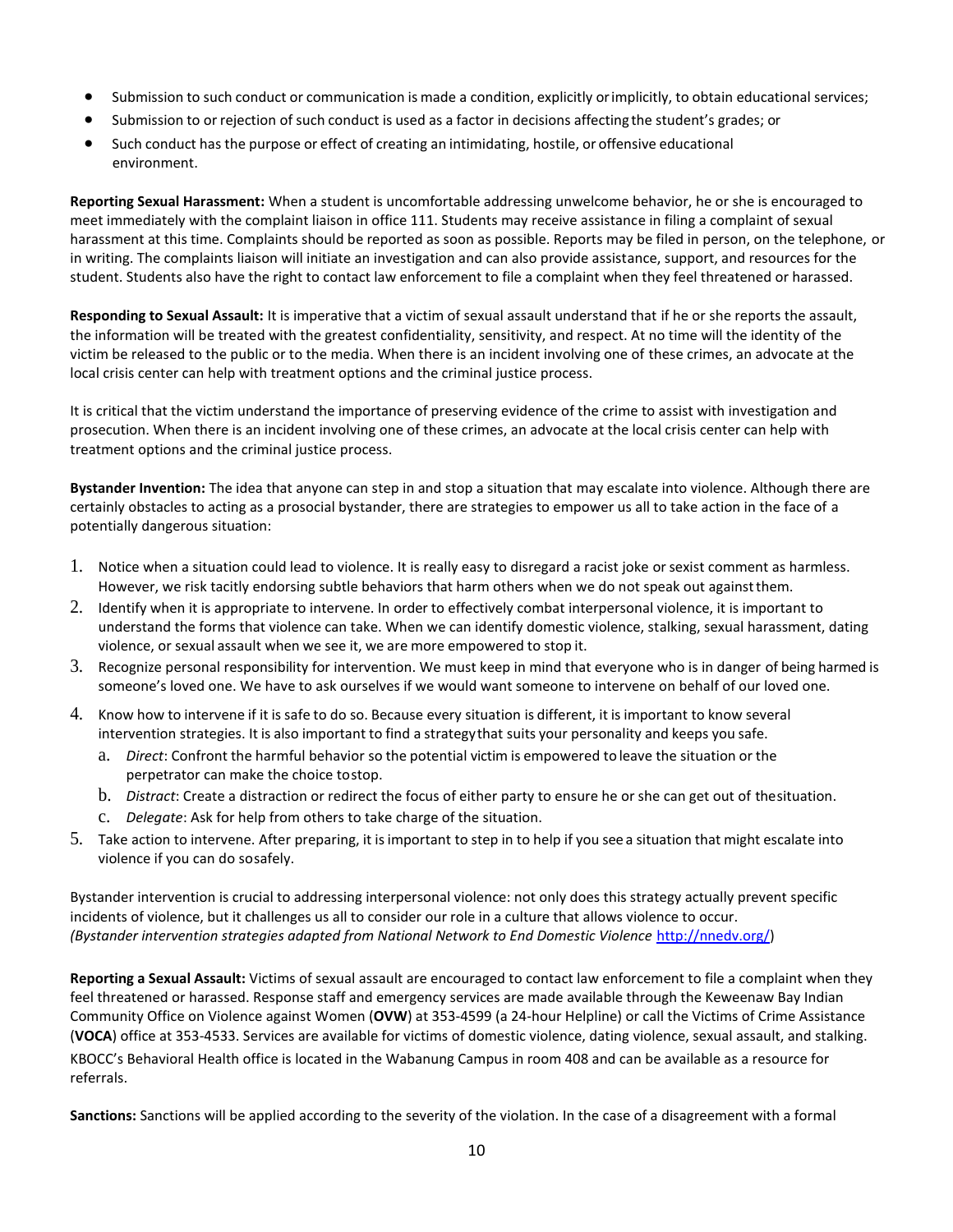decision, an appeal can be made and submitted to KBOCC President who will in turn create an Ad Hoc Appeals Committee. Any appeal under this section shall be made in writing within 20 working days after the delivery of the decision from the disciplinary conference. The Appeals Committee's decision is final.

**Sex Offender and Notification Act (SORNA):** Visiting the Keweenaw Bay Indian Community Sex Offender Registry is a good way to stay informed about the identities and locations of registered sex offenders in the area. Signing up for community notification allows the registry to contact you by e-mail when an offender moves into your area, or changes a home, work, or school address. For more information, please visit [kbic.nsopw.gov \(](http://kbic.nsopw.gov/)local) or the national site a[t www.nsopw.gov](http://www.nsopw.gov/)

**Definitions:** Keweenaw Bay Ojibwa Community College uses the U.S. Department of Justice definitions, which are:

**What is Domestic Violence?** Domestic violence can be defined as a pattern of abusive behavior that is used by an intimate partner to gain or maintain power and control over the other intimate partner. Domestic violence can be physical, sexual, emotional, economic, or psychological actions or threats of actions that influence another person.

This includes any behaviors that intimidate, manipulate, humiliate, isolate, frighten, terrorize, coerce, threaten, blame, hurt, injure, or wound someone.

**What is Sexual Assault?** Sexual assault can be defined as any type of sexual contact or behavior that occurs by force or without consent of the recipient of the unwanted sexual activity. Falling under the definition of sexual assault is sexual activity such as forced sexual intercourse, sodomy, child molestation, incest, fondling, and attempted rape. It includes sexual acts against people who are unable to consent either due to age or lack of capacity.

**What is Dating Violence?** Dating violence is defined as violence committed by a person who is or has been in a social relationship of a romantic or intimate nature with the victim.

**What is Stalking?** Stalking can be defined as a pattern of repeated and unwanted attention, harassment, contact, or any other course of conduct directed at a specific person that would cause a reasonable person to feel fear.

#### **d. Notification to students of existing on- and off-campus counseling, mental health or other student services for victims of sex offenses.**

KBOCC provides referrals and assistance in locating appropriate counseling, contact Behavioral Health at 906-524-8408. A list of off-campus counselors for mental health or victims of sex offenses can be found in the Student Resource Guide under the heading "Counseling."

e. Notification to students that the institution will change a victim's academic, living, transportation and working situations **after an alleged sex offense, and the options for those changes if those changes are requested by the victim and are reasonably available.**

#### **Academic Schedule**

The Dean of Instruction will work with instructors and advisors when needed to adjust class schedules for students after alleged incidents of sexual assault, domestic or dating violence or stalking.

#### **Living Situation**

KBOCC does not administer a campus housing program.

#### **Working Situation**

The Campus Security Authority will assist student employees with finding alternative schedules or placements after alleged incidents of sexual assault, domestic or dating violence or stalking.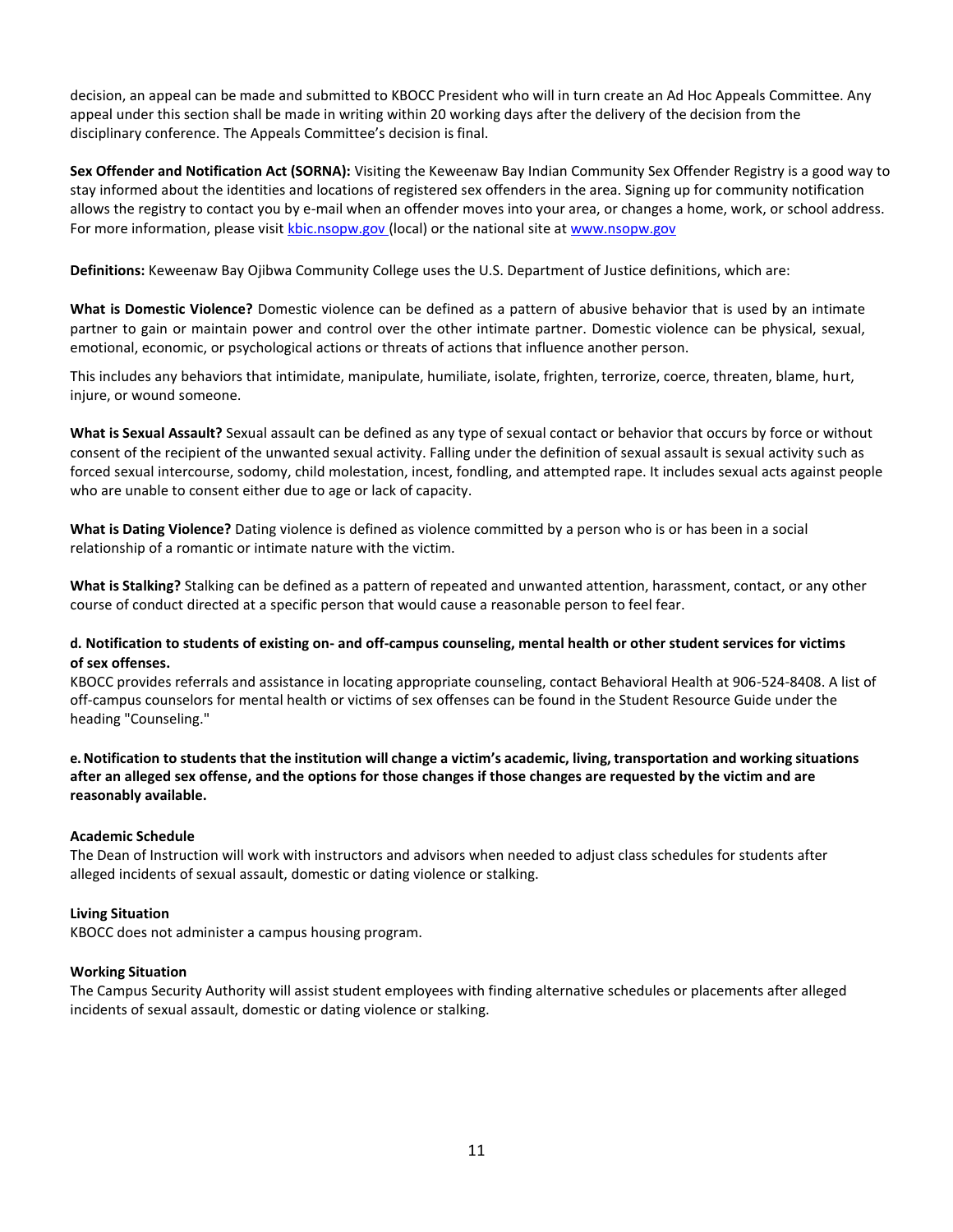Housing, counseling services, emergency services, and domestic violence programs are listed in the KBOCC Student Resource Guide.

# f. Procedures for campus disciplinary action in cases of an alleged sex offense, including a clear statement that:

**i. The accuser and the accused are entitled to the same opportunities to have others present during a disciplinary proceeding; and**

ii. Both the accuser and the accused must be informed of the outcome of any institutional disciplinary proceeding that is brought **alleging a sex offense. Compliance with this paragraph does not constitute a violation of the** *Family Educational Rights and Privacy Act* **(***FERPA***). For the purpose of this paragraph, the outcome of a disciplinary proceeding means only the institution's final determination with respect to the alleged sex offense and any sanction that is imposed against the accused.**

**Informal resolution is not an option to address allegations of, sexual assault, and domestic violence, dating violence, stalking or other acts of violence or abuse.** Students can expect to have complaints taken seriously and responded to quickly.

#### **Complaints Against Students**

Complaints against students will be investigated and properly resolved through the formal procedures as described in the Student Code of Conduct process (for more information, see Student Code of Conduct policy). A student who wishes to file a complaint to be addressed by the College's Student Code of Conduct process should contact the complaint liaison at 524-8111. A student may choose to file a formal complaint, even if they choose not to file criminal charges. Complaints are encouraged to be reported as soon as possible after an incident.

Both the accused and the accuser are entitled to the same opportunities to have others present during a disciplinary proceeding and both must be informed of the outcome of any institutional disciplinary proceeding brought alleging a sex offense (see "Disciplinary Hearing" and "Hearing Decision" sections of the Student Code of Conduct).

#### **Complaints Against Employees**

Complaints against employees will be investigated and properly resolved through a hearing process. A student who wishes to file a complaint should contact the complaint liaison at 524-8111. A student may choose to file a formal complaint even if they choose not to file criminal charges. Complaints should be reported as soon as possible after an incident.

Hearings to address complaints of sexual assault shall be conducted by the Sexual Assault Hearing Board. The Hearing Board will be an Ad Hoc Committee comprised of three members from the faculty or staff. All Hearing Board members will receive annual training regarding the dynamics of sexual misconduct, the factors relevant to a determination of credibility, the appropriate manner in which to receive and evaluate sensitive information, the manner of deliberation, and the application of the preponderance of the evidence standard, as well as the College's policies and procedures. The complaint liaison or designee will serve as the non-voting Chairperson and as an advisor to the Hearing Board.

Both the accused and the accuser are entitled to the same opportunities to have others present during a disciplinary proceeding and both must be informed of the outcome of any institutional disciplinary proceeding brought alleging a sex offense.

#### g. Sanctions the institution may impose following a final determination of an institutional disciplinary proceeding regarding **rape, acquaintance rape or other forcible or non-forcible sex offenses.**

Sanctions for a student who has been found to have violated KBOCC's sexual assault policy may range from a mandated intervention to expulsion and/or report to law enforcement (under sanctions in Student Code of Conduct policy).

Sanctions for an employee who has been found to have violated KBOCC's sexual assault policy may range from a formal reprimand to termination and/or report to law enforcement.